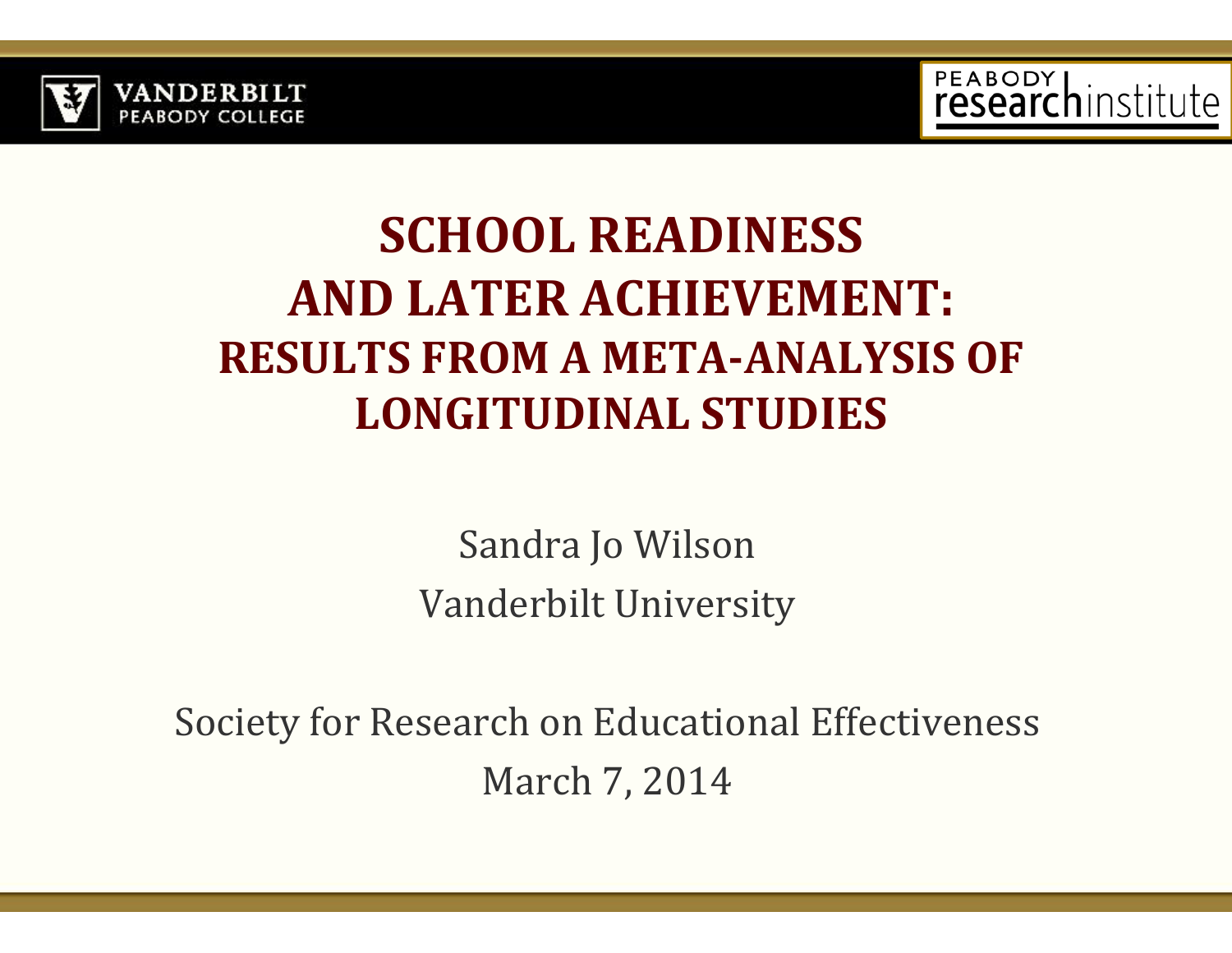

### PEABODY | .

### Research Team

- •Sandra Wilson, Principal Investigator
- •Mark Lipsey, Principal Investigator
- •Josh Polanin (IES Postdoctoral Fellow) and Alicia Hymel (Senior Research Specialist)
- $\bullet$ Supported by:
	- –**Institute for Education Sciences (R305A110074)**
	- –National Institute on Child Health & Human Development (HD47301)
	- –National Institute on Drug Abuse (DA14290)
	- –National Institute of Mental Health (MH63288 & MH51685)
	- William T. Grant Foundation
- •This work was conducted in part using the high performance computing cluster at the Advanced Computing Center for Research and Education at Vanderbilt University.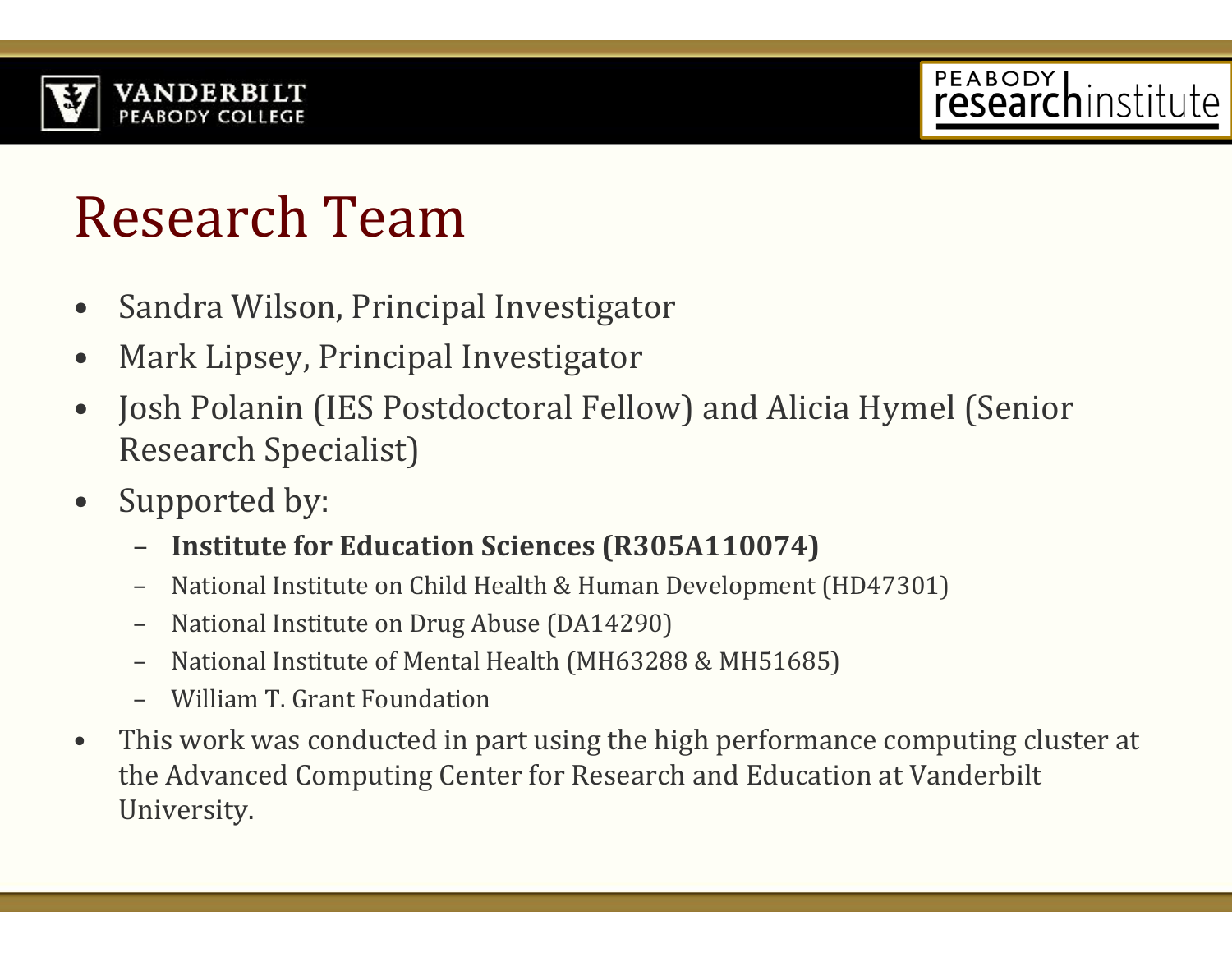



#### **Presentation Overview**

- $\bullet$ Describe the rationale for the meta-analysis and the main research objectives.
- $\bullet$ Discuss the larger meta-analysis project and some of its methodological quirks.
- Present the initial results.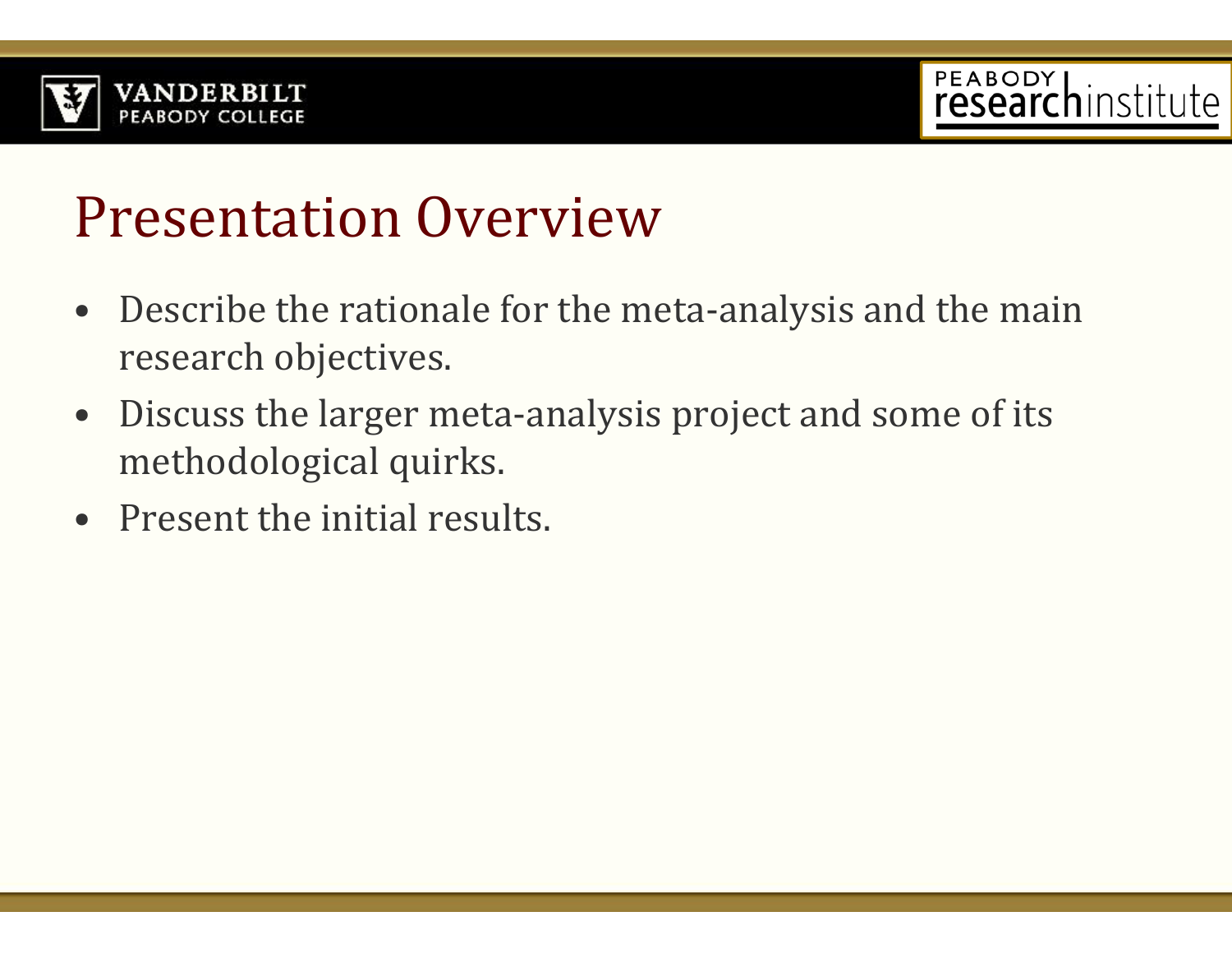

### PEABODY hinstitute

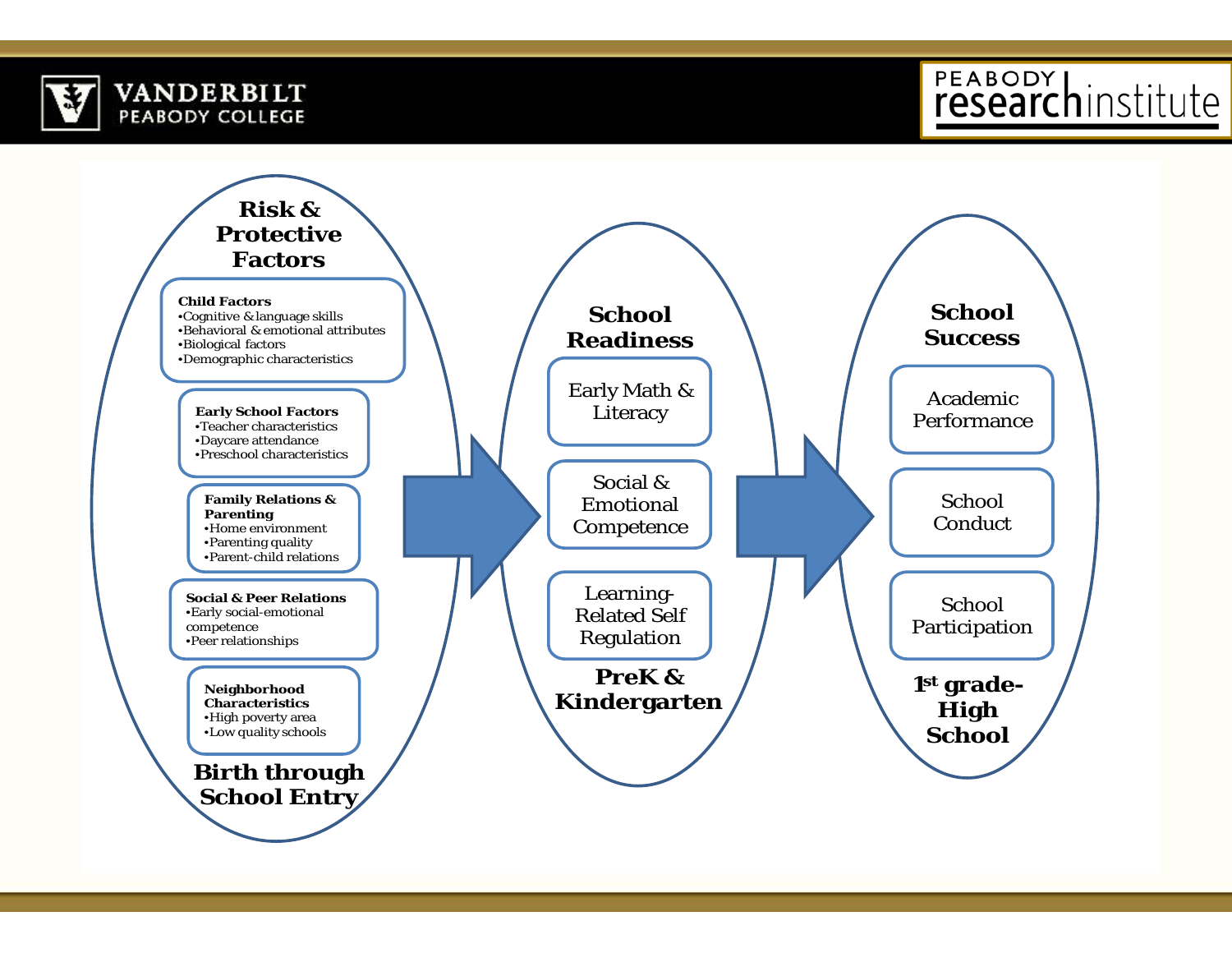



#### Research Objectives

- $\bullet$  Identify potentially malleable aspects of children's functioning measured around the beginning of school.
- $\bullet~$  Examine the independent relationships of each of these school readiness indicators to later school performance.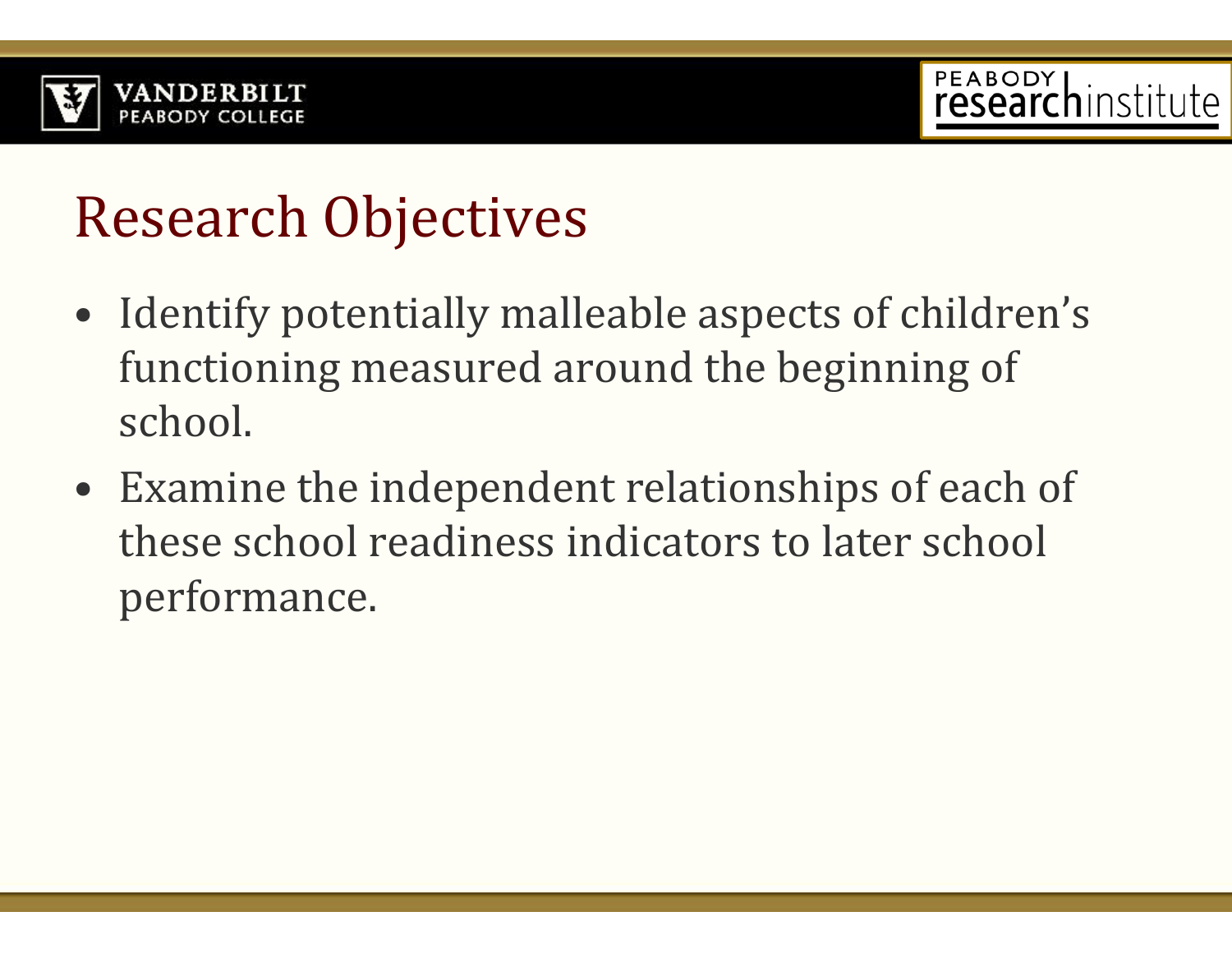

# Study Eligibility and Coding

- $\bullet~$  Longitudinal panel studies conducted in the U.S. with at least two waves of data collection were eligible.
	- Minimum interval between waves was Fall-Spring semester.
- Samples of children from birth through high school were included.
- $\bullet$ Study coding included subject characteristics (e.g., age, gender, racial/ethnic composition, risk, SES), measurement wave and timing characteristics, attrition, and measurement characteristics of predictors and outcomes.
- Results today use about  $5,000$  correlations from 284 studies and include over 100,000 children.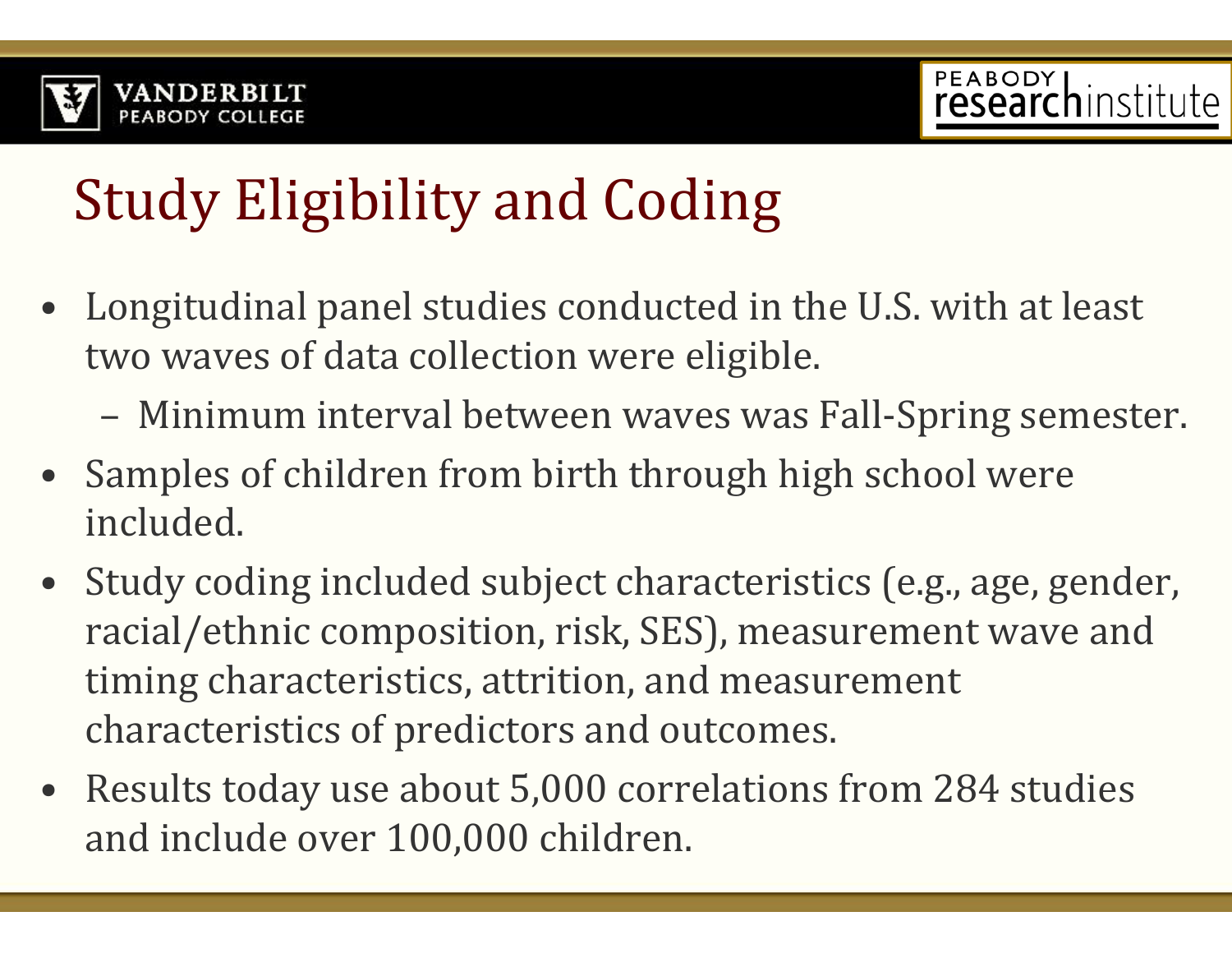

# **Study Findings**

- $\bullet~$  Study findings recorded as product moment correlations
	- –Cross-sectional relationships among the predictor variables
	- –Longitudinal predictor-outcome relationships
- All effect sizes were coded so that positive correlations indicated that higher risk was associated with a worse outcome or lower risk was associated with a better outcome. Correlations are positive when:
	- $\mathcal{L}_{\mathcal{A}}$  , where  $\mathcal{L}_{\mathcal{A}}$  is the set of the set of the set of the set of the set of the set of the set of the set of the set of the set of the set of the set of the set of the set of the set of the set of the Prosocial behavior predicts grades
	- –Low externalizing problem behavior predicts better reading achievement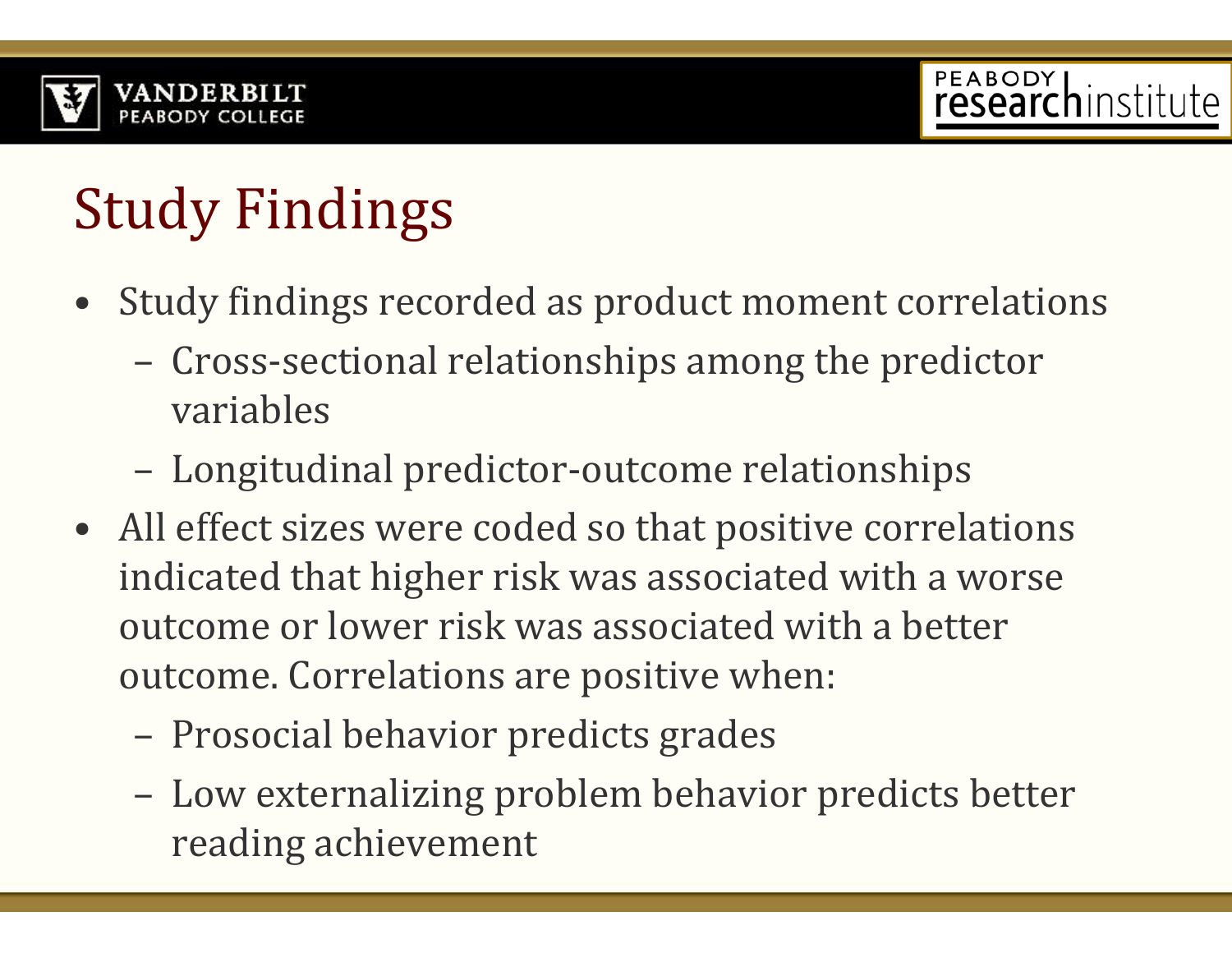

#### Problem: Deciding which measures represent the same construct

- •Many different operationalizations of the same constructs, often with different labels and claims about the underlying constructs they purport to measure.
- $\bullet$ Difficult to study predictive relationships systematically because research presents great variability and inconsistency in construct labels and measures.
- $\bullet$ We are primarily interested in the constructs and the relationships between them, not how they are measured.
- •Correlations between measures that might guide identification of those indexing the same or different constructs are heavily influenced by the characteristics of the samples on which they are measured and the nature of the measurement operationalizations.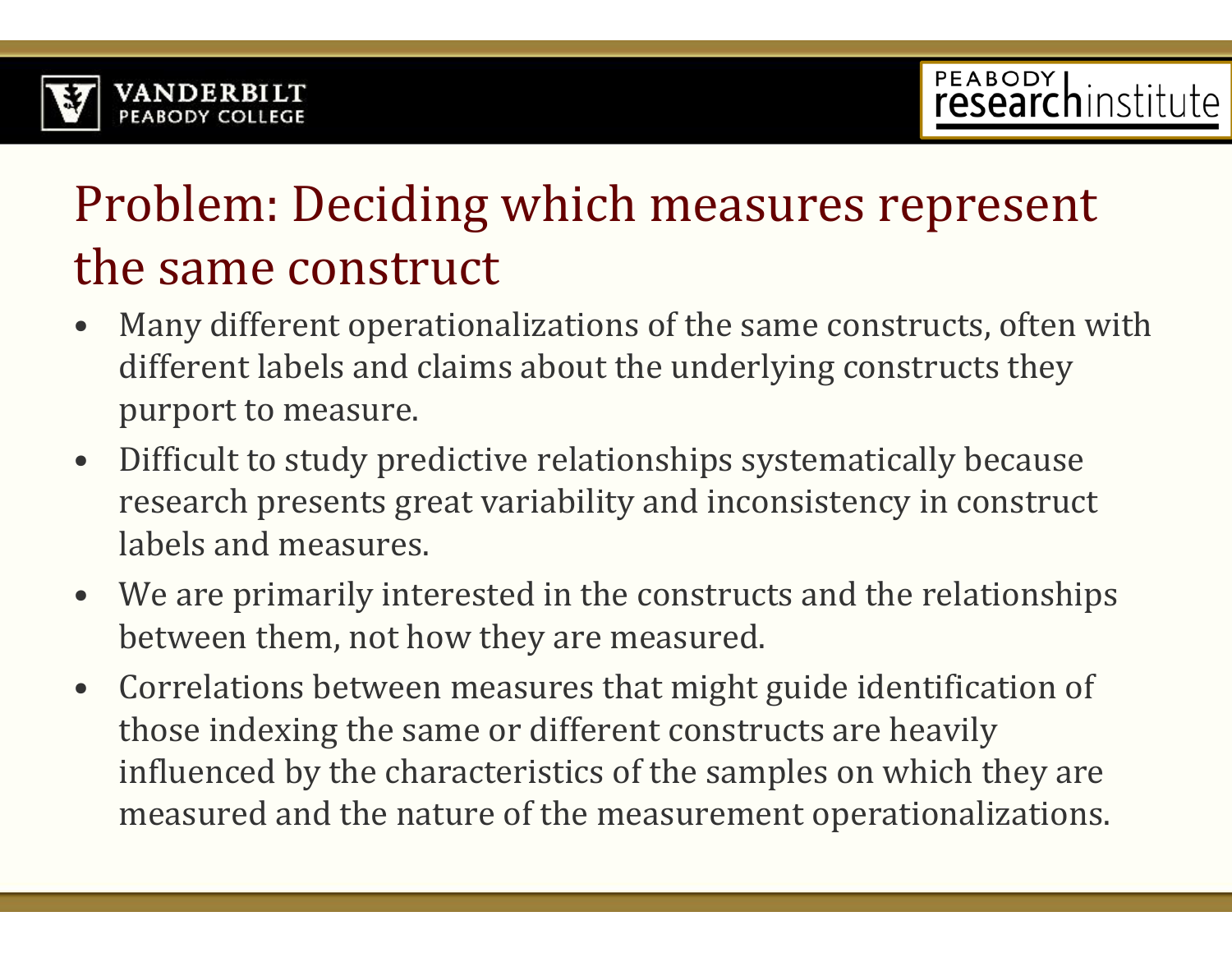



# Handling the Complexity

- $\bullet$ Two-fold strategy for handling measurement/construct complexity
	- Conceptual sorting of measures into construct categories
	- –Statistical adjustments to standardize the correlations across measurement characteristics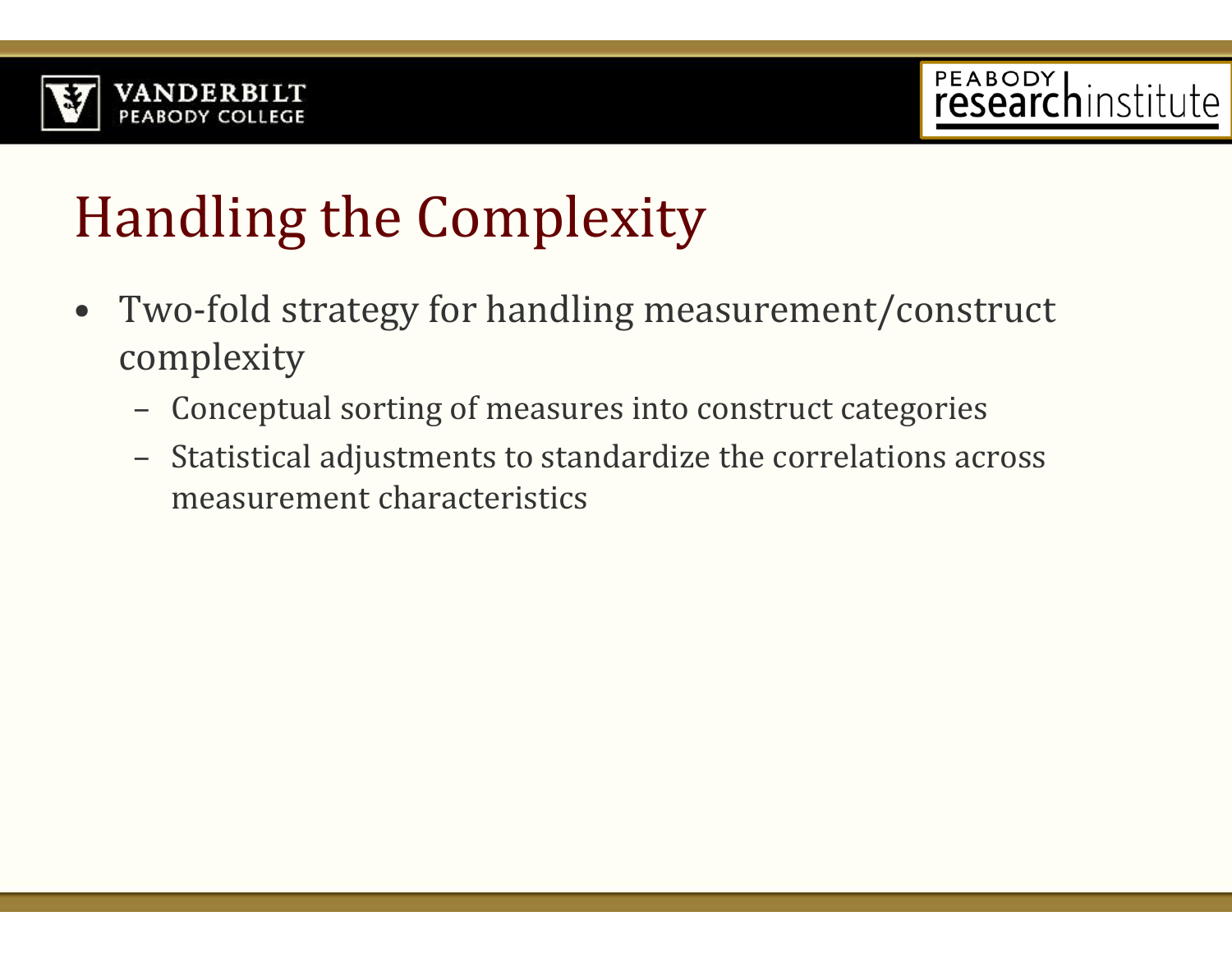



| <b>School Readiness Indicator</b>                | <b>Description</b>                                                                                                                                                                                                                                                                               |
|--------------------------------------------------|--------------------------------------------------------------------------------------------------------------------------------------------------------------------------------------------------------------------------------------------------------------------------------------------------|
| <b>Early Reading Skills</b>                      | Measures of reading readiness, early or pre-reading skills (e.g.,<br>Metropolitan Reading Readiness Test).                                                                                                                                                                                       |
| <b>Early Math Skills</b>                         | Measures of early math skills, number skills, quantitative concepts,<br>spatial relations, etc. (e.g., Numbers from the Metropolitan Readiness<br>Test)                                                                                                                                          |
| <b>Problem Behavior</b>                          | Measures of aggressive or disruptive behavior and measures of<br>undifferentiated problem behavior (e.g., Child Behavior Checklist Total)                                                                                                                                                        |
| Social Adjustment                                | Social and interpersonal skills, social competence, adjustment to peer<br>group, social acceptance, and the like.                                                                                                                                                                                |
| Visual-Perceptual/Visual-<br><b>Motor Skills</b> | Measures of visual-perceptual (matching, visual discrimination) or visual-<br>motor skills (copying, shape completion, block design), or both.                                                                                                                                                   |
| Self-regulation                                  | Includes both questionnaires and direct assessments of effortful control,<br>attention, persistence, concentration, on- or off-task behavior, and the<br>like. Also includes clinical measures of attention problems, often<br>combined with hyperactivity (e.g., Conners' Hyperactivity Index). |
| <b>Work-related Skills</b>                       | Measures of school functioning, classroom competence and cooperation<br>(e.g., TCRS Competence, SSRS Cooperation)                                                                                                                                                                                |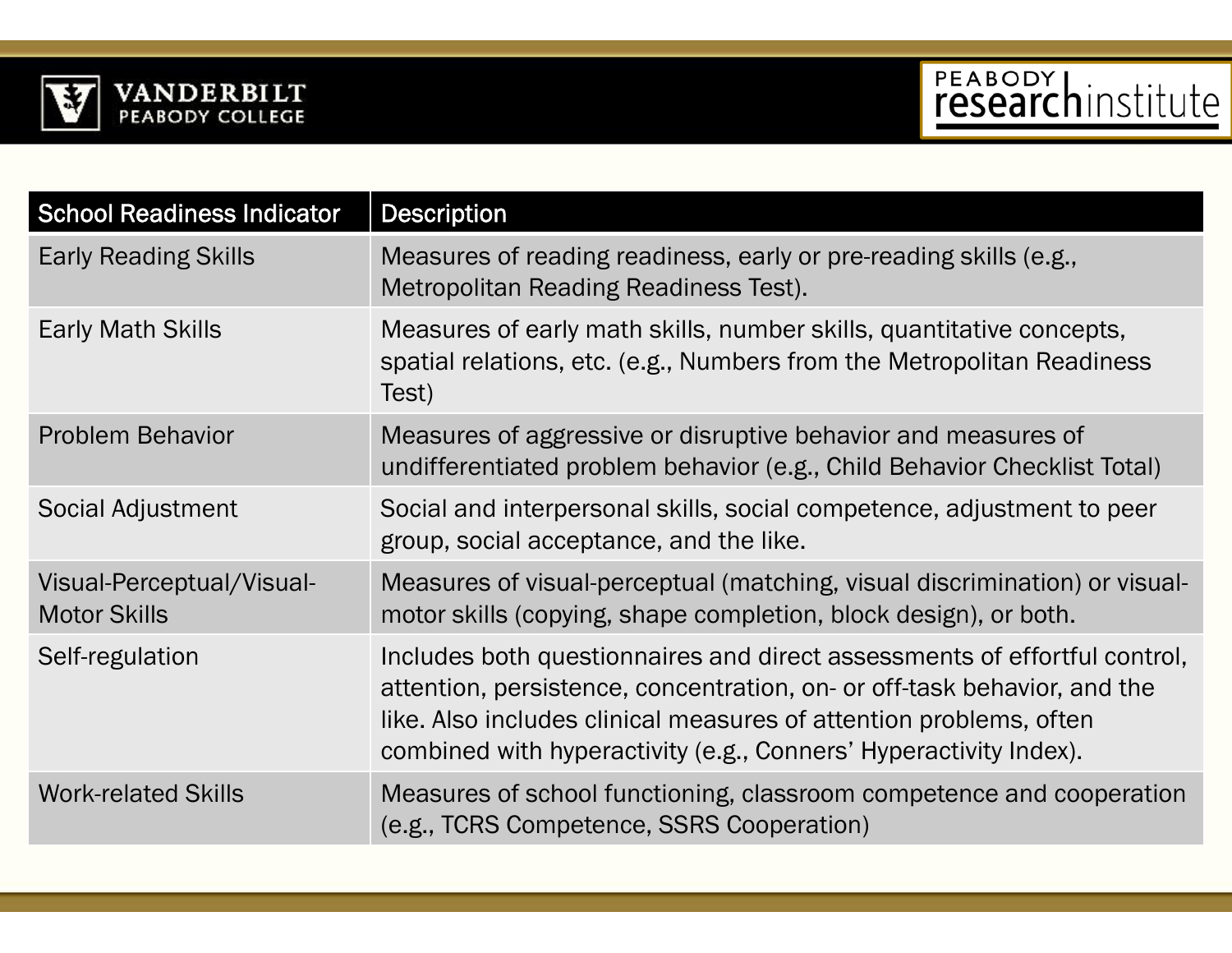



#### School Performance Outcomes

| <b>School Performance Outcomes</b> | <b>Description</b>                                                                                                                                 |  |
|------------------------------------|----------------------------------------------------------------------------------------------------------------------------------------------------|--|
| <b>Total Achievement</b>           | Total or composite scores from standardized<br>achievement tests, including both school- and<br>researcher-administered assessments.               |  |
| Grades, GPA                        | School grades or GPA; combined single-subject<br>grades and overall GPA.                                                                           |  |
| Reading/ELA Achievement            | Standardized tests or reading or language arts<br>achievement; includes clear reading measures<br>and composites of reading with other ELA skills. |  |
| <b>Math Achievement</b>            | Standardized tests of math achievement;<br>includes total math scores, and math<br>subcomponents (e.g., Woodcock-Johnson<br>subtests).             |  |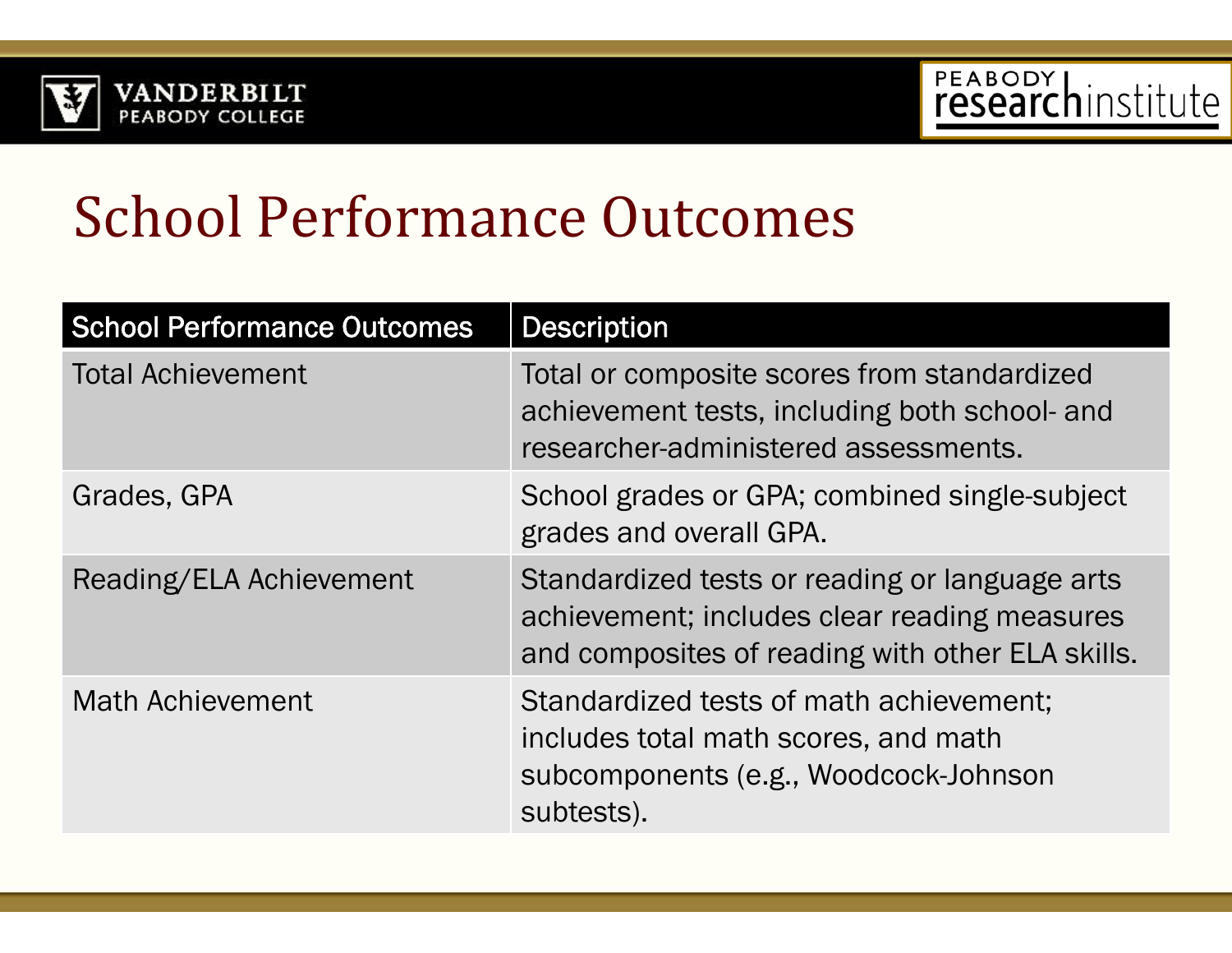



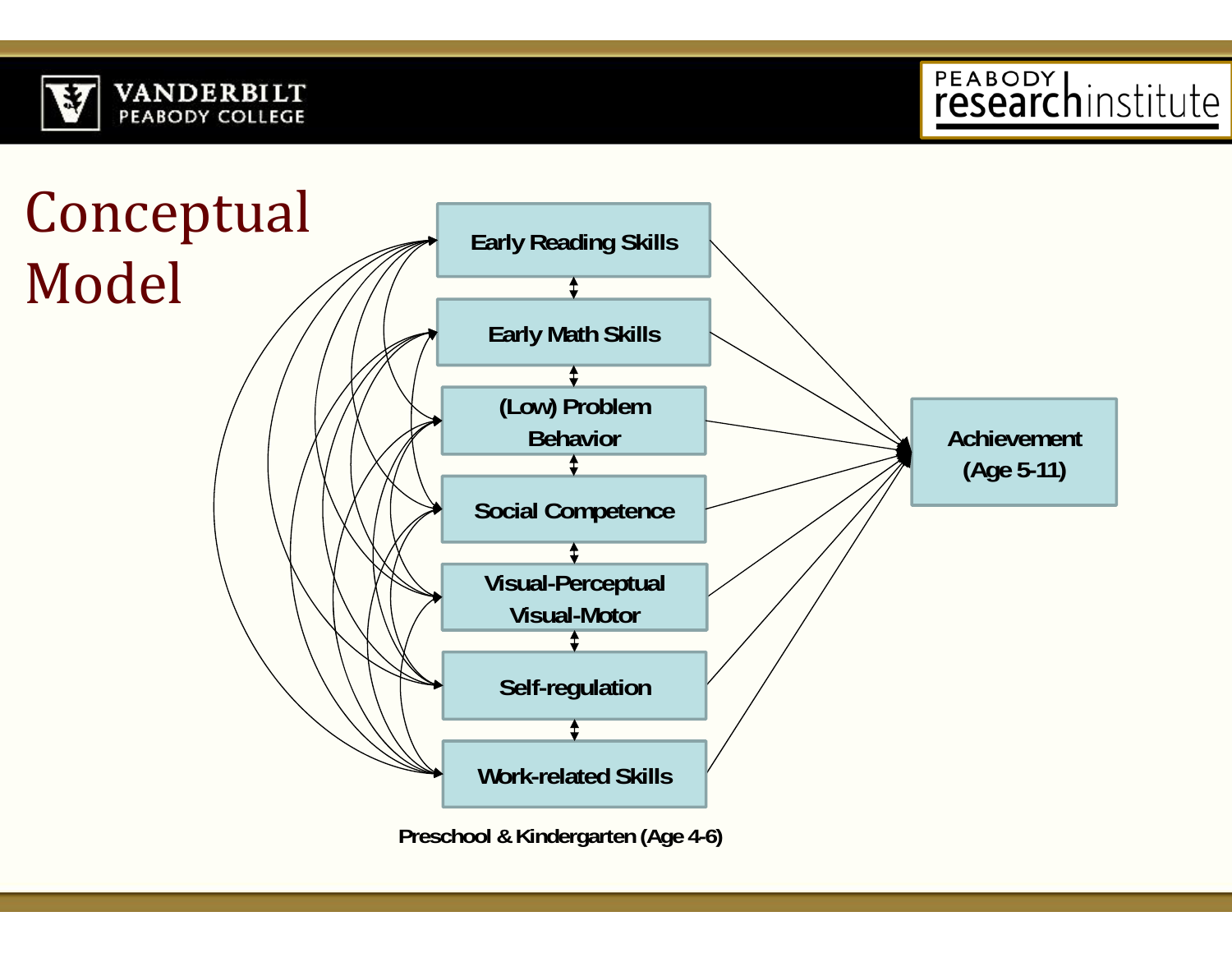



### Analysis Plan

- $\bullet$ Estimate meta-analytic path models predicting later academic performance from school readiness indicators measured in preschool or kindergarten.
- $\bullet$  Caveat: these are not causal models.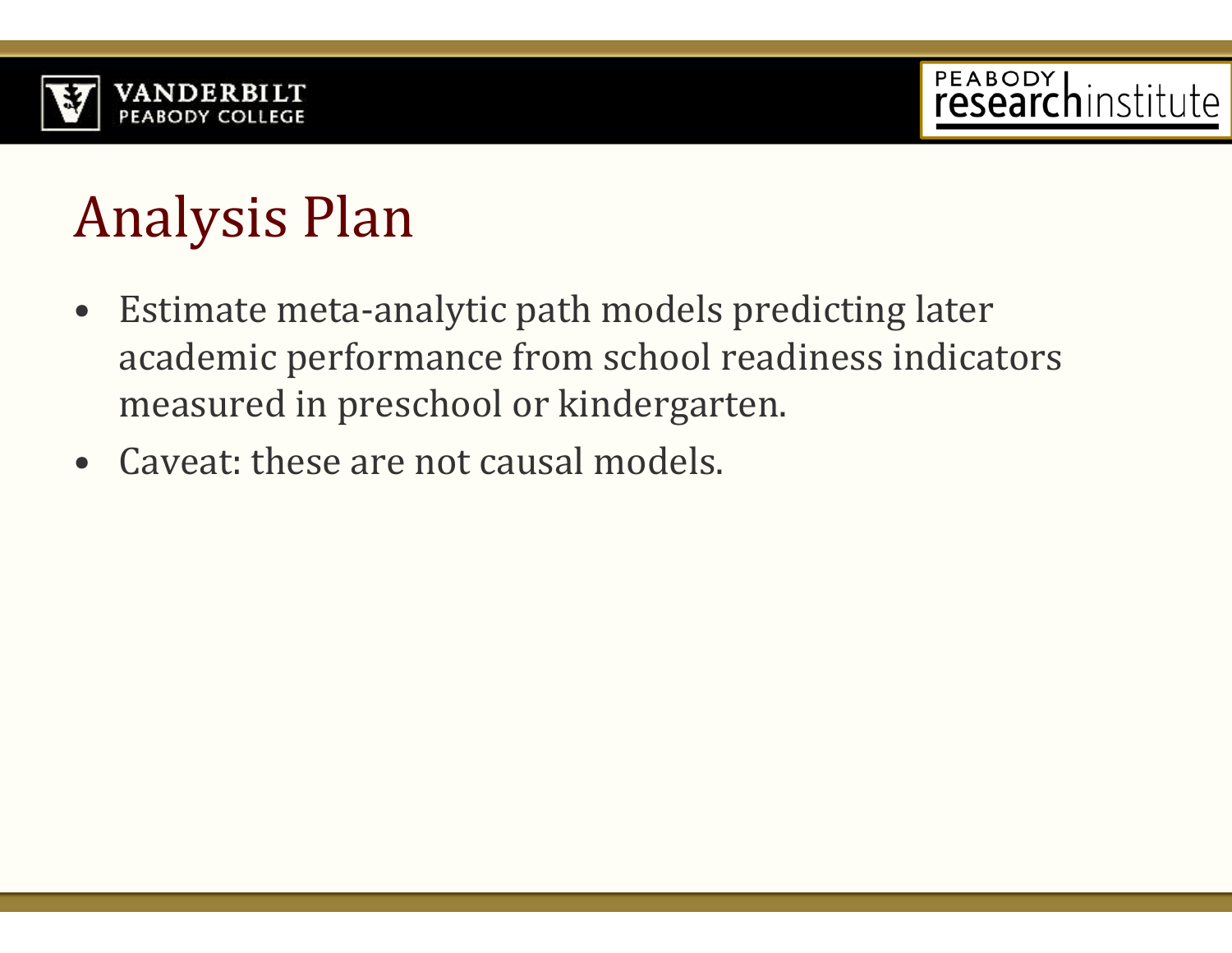

PEABODY hinstitute

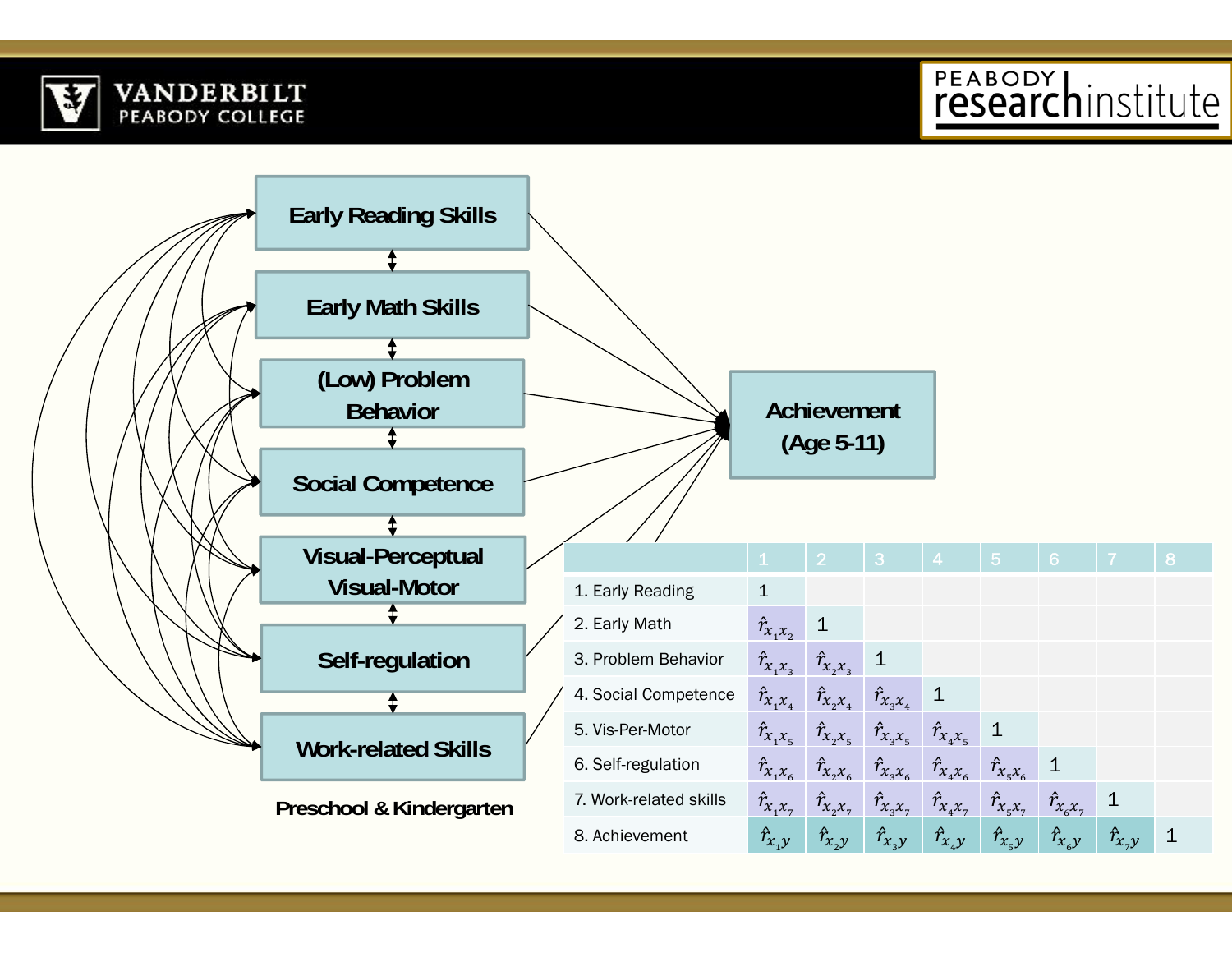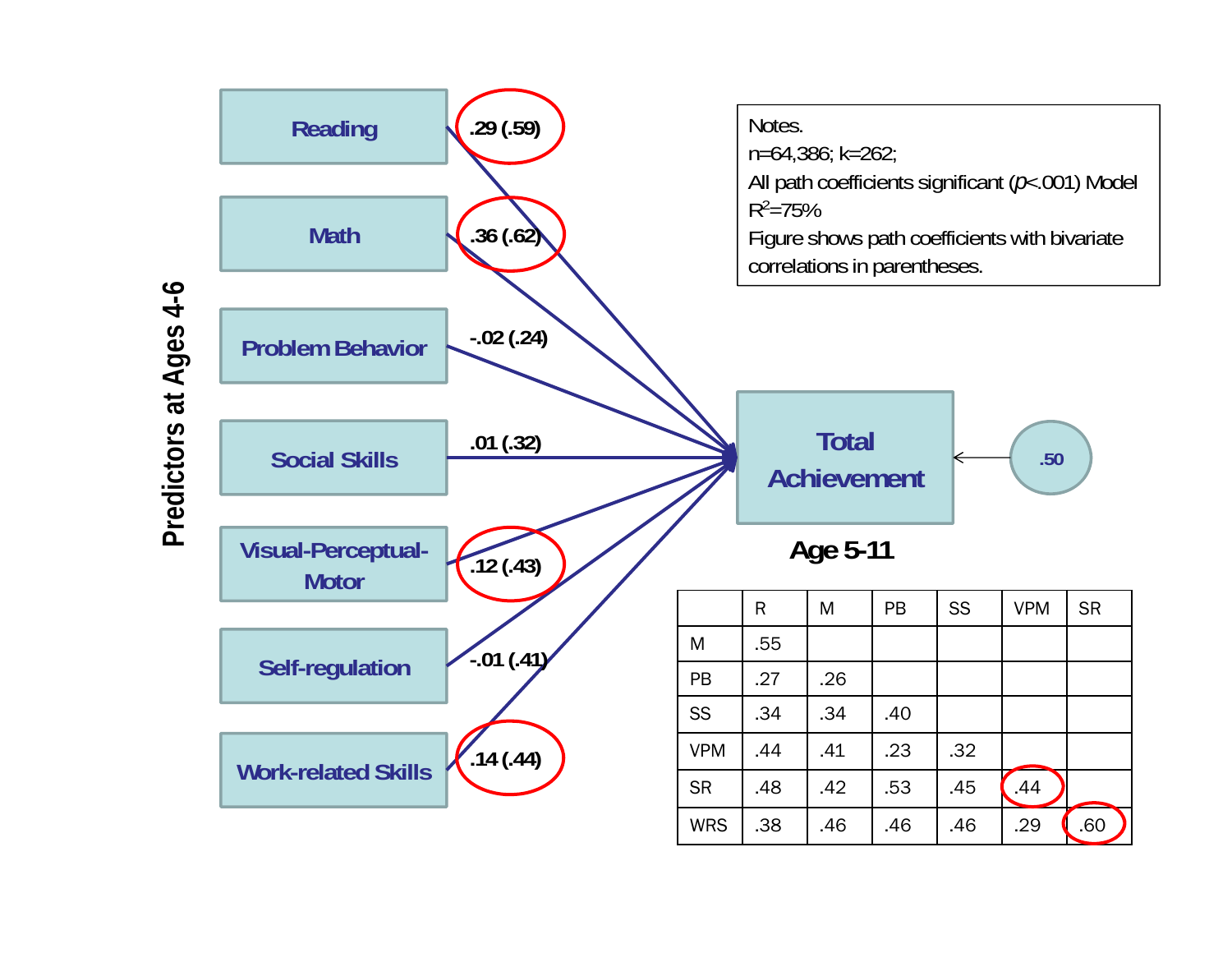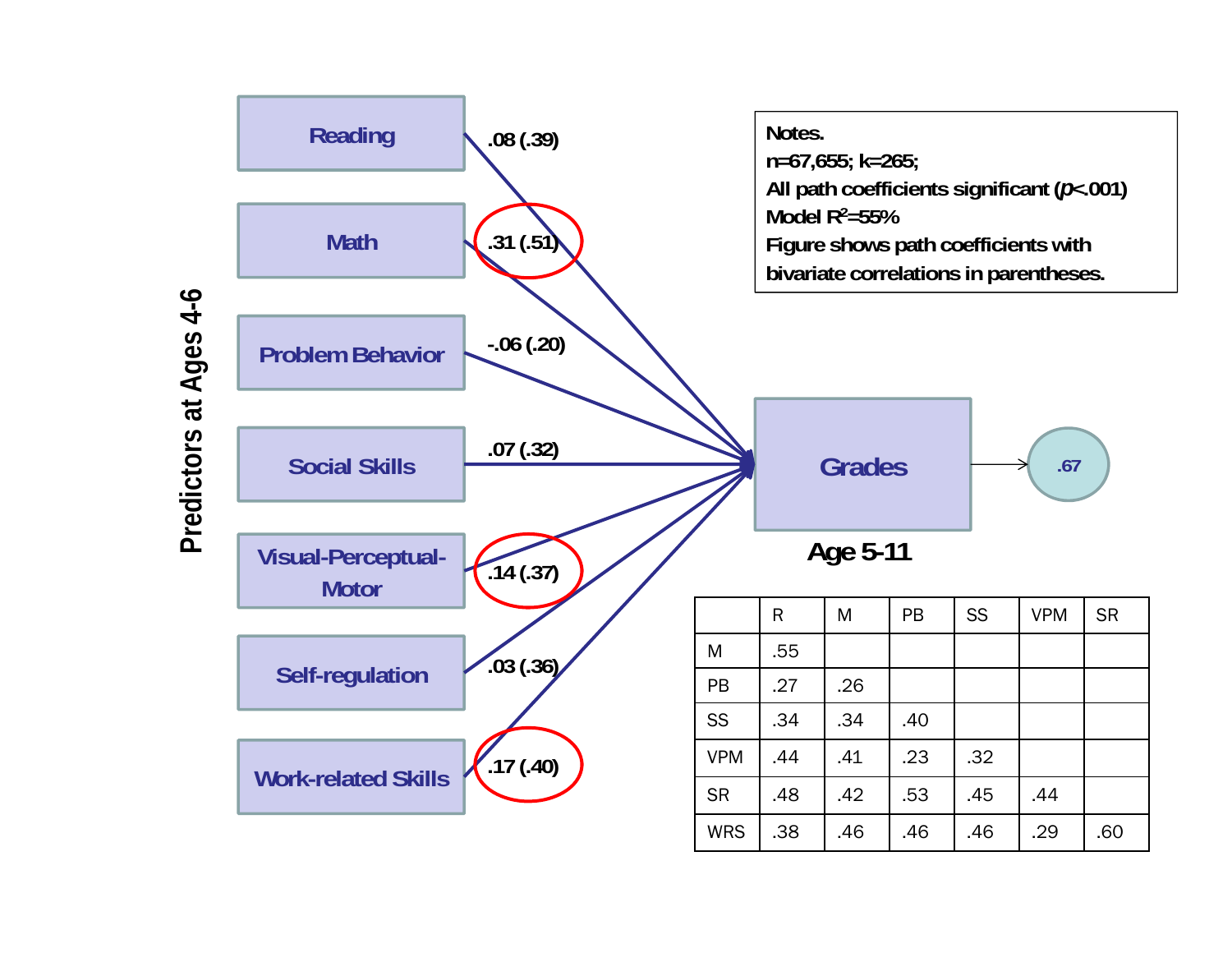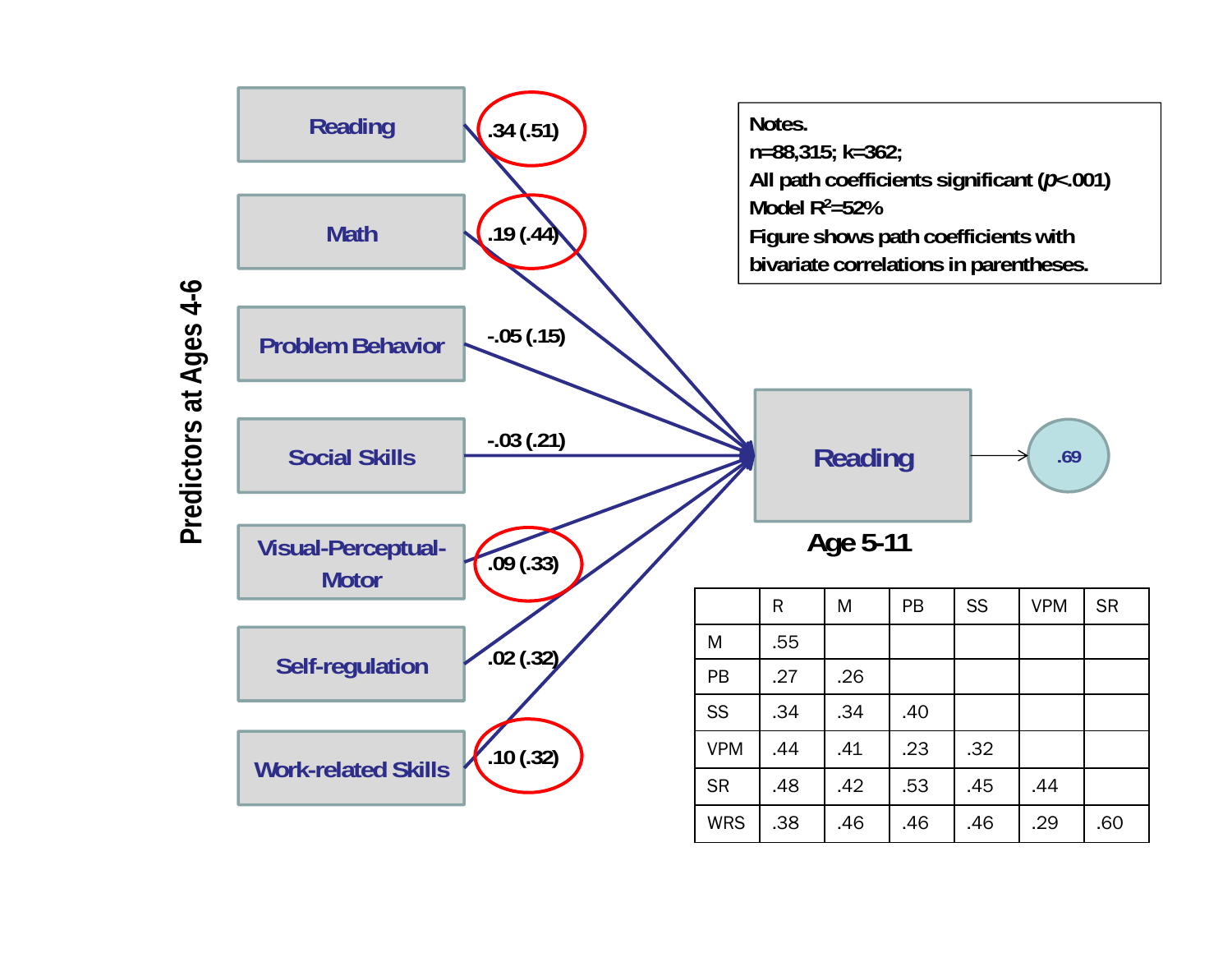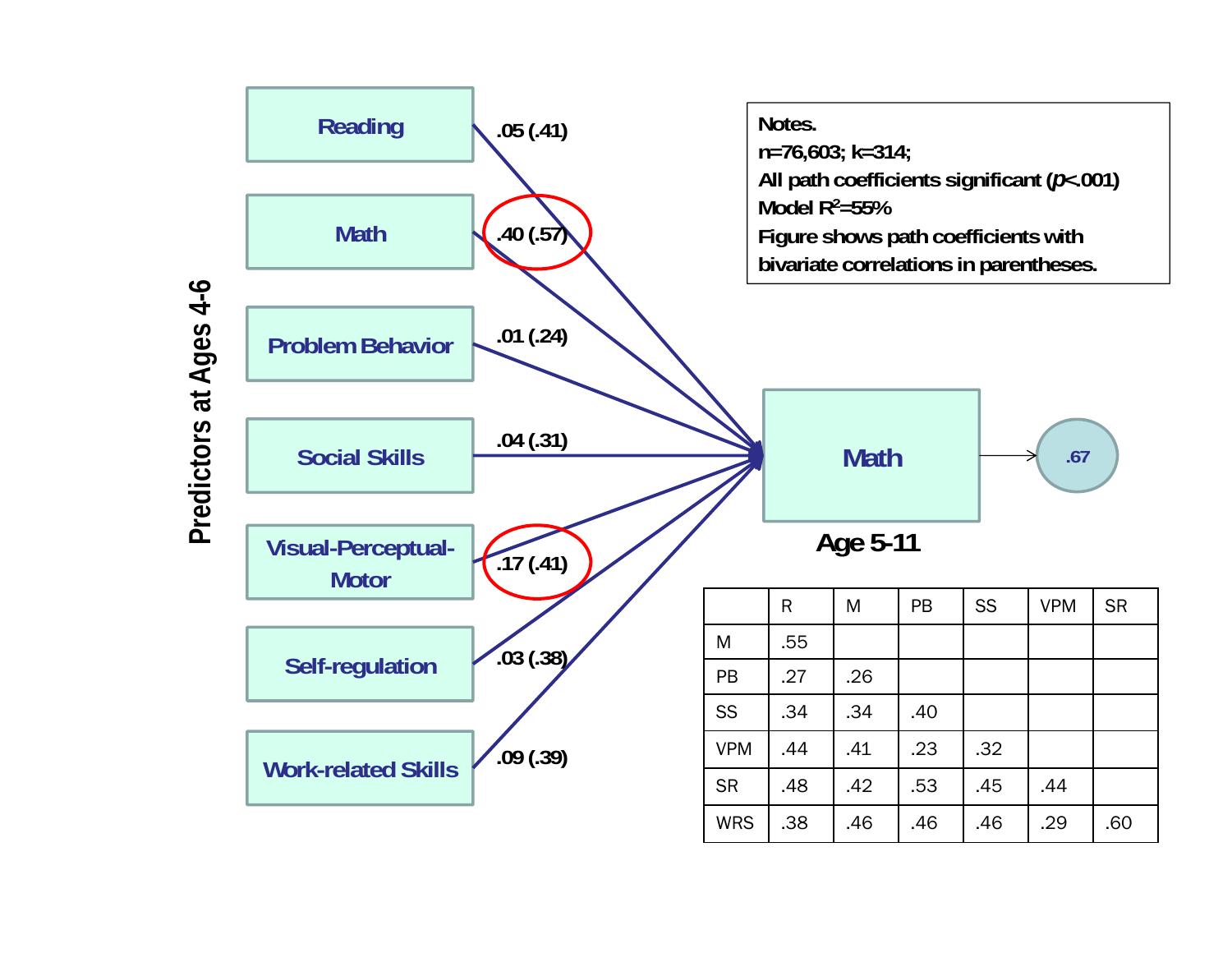

### Summary

- •Early academic skills are the strongest predictors of later performance on both standardized tests and grades.
- Early mathematics skills were more strongly predictive of later math achievement than early reading skills, but also of total achievement and grades.
- Social skills and problem behaviors were not strongly predictive of later academic achievement.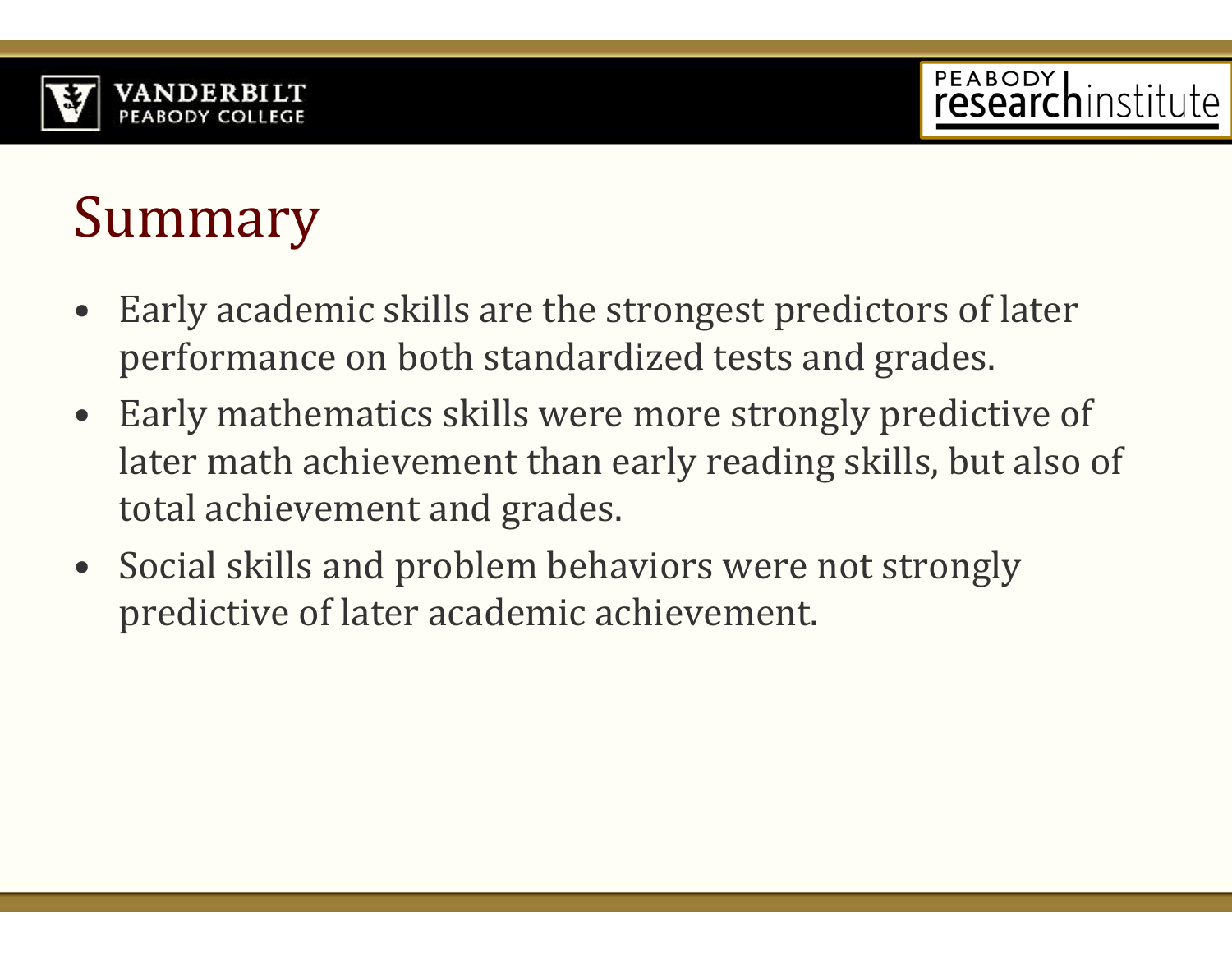

# Summary (cont.)

- Visual-perceptual and visual-motor skills showed consistently strong predictive relationships with later achievement, especially math.
- Work-related skills were predictive of later achievement, especially grades.
- Self-regulation did not show a strong independent relationship with later achievement.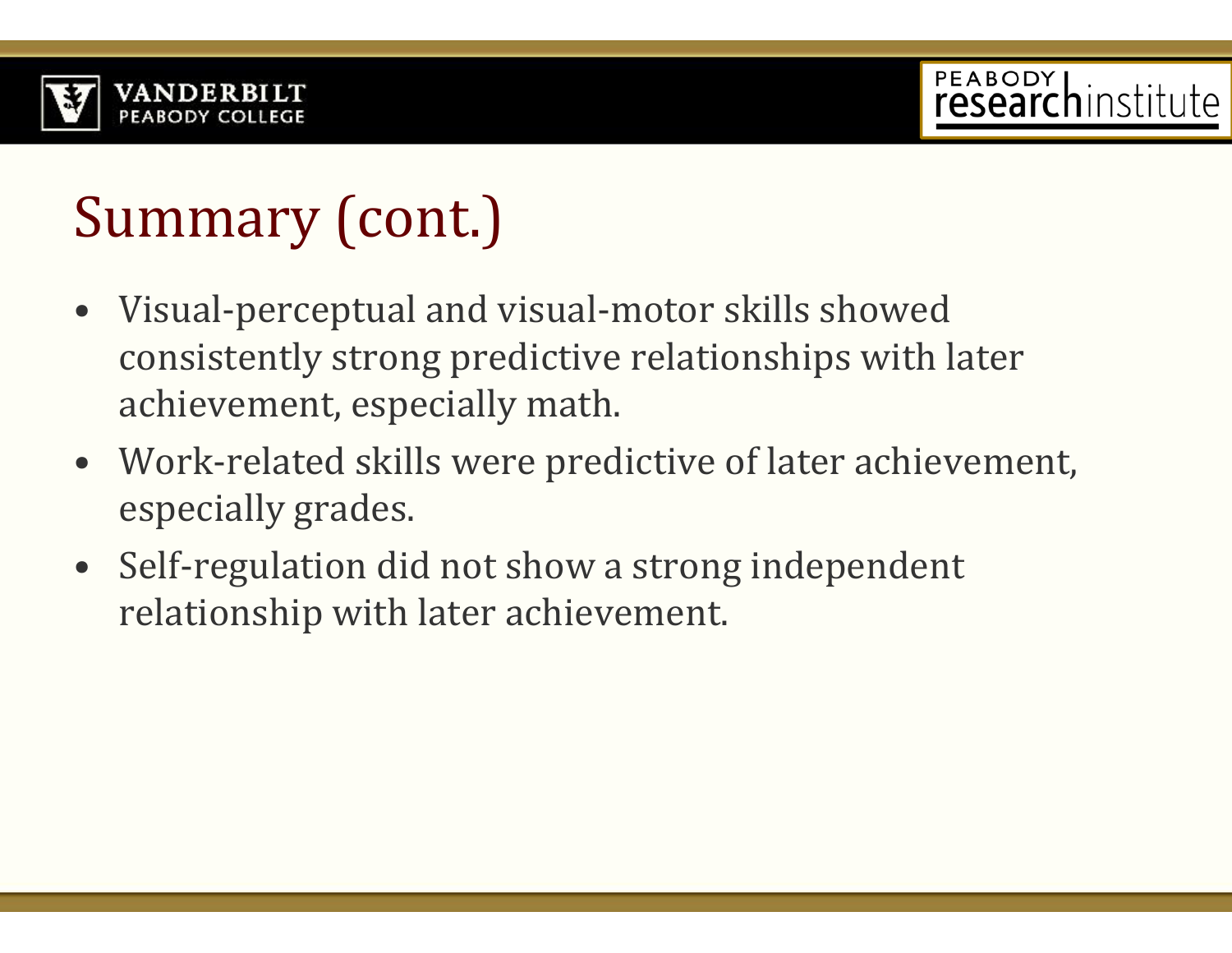



#### Putting the Results in Perspective

| <b>Path Coefficients</b>                 |         |      |  |  |
|------------------------------------------|---------|------|--|--|
|                                          | Reading | Math |  |  |
| Visual-<br>Perceptual-<br>Motor          | .09     | .17  |  |  |
| Work-related<br><b>Skills</b>            | .10     | .09  |  |  |
| coefficients in standard deviation units |         |      |  |  |

| <b>Average Gains on Standardized Tests</b> |                |      |  |  |
|--------------------------------------------|----------------|------|--|--|
| Grade<br>Transition                        | <b>Reading</b> | Math |  |  |
| $K - 1$                                    | 1.52           | 1.14 |  |  |
| $1 - 2$                                    | .97            | 1.03 |  |  |
| $2 - 3$                                    | .60            | .89  |  |  |
| $3 - 4$                                    | .36            | .52  |  |  |
| $4 - 5$                                    | .40            | .56  |  |  |
| $5 - 6$                                    | .32            | .41  |  |  |
| effect sizes in standard deviation units   |                |      |  |  |

Adapted from Bloom, Hill, Black, and Lipsey (2008). Spring-to-spring differences. The means shown are the simple (unweighted) means of the effect sizes from all or a subset of seven tests: CAT5, SAT9, Terra Nova-CTBS, Gates-MacGinitie, MAT8, Terra Nova-CAT, and SAT10.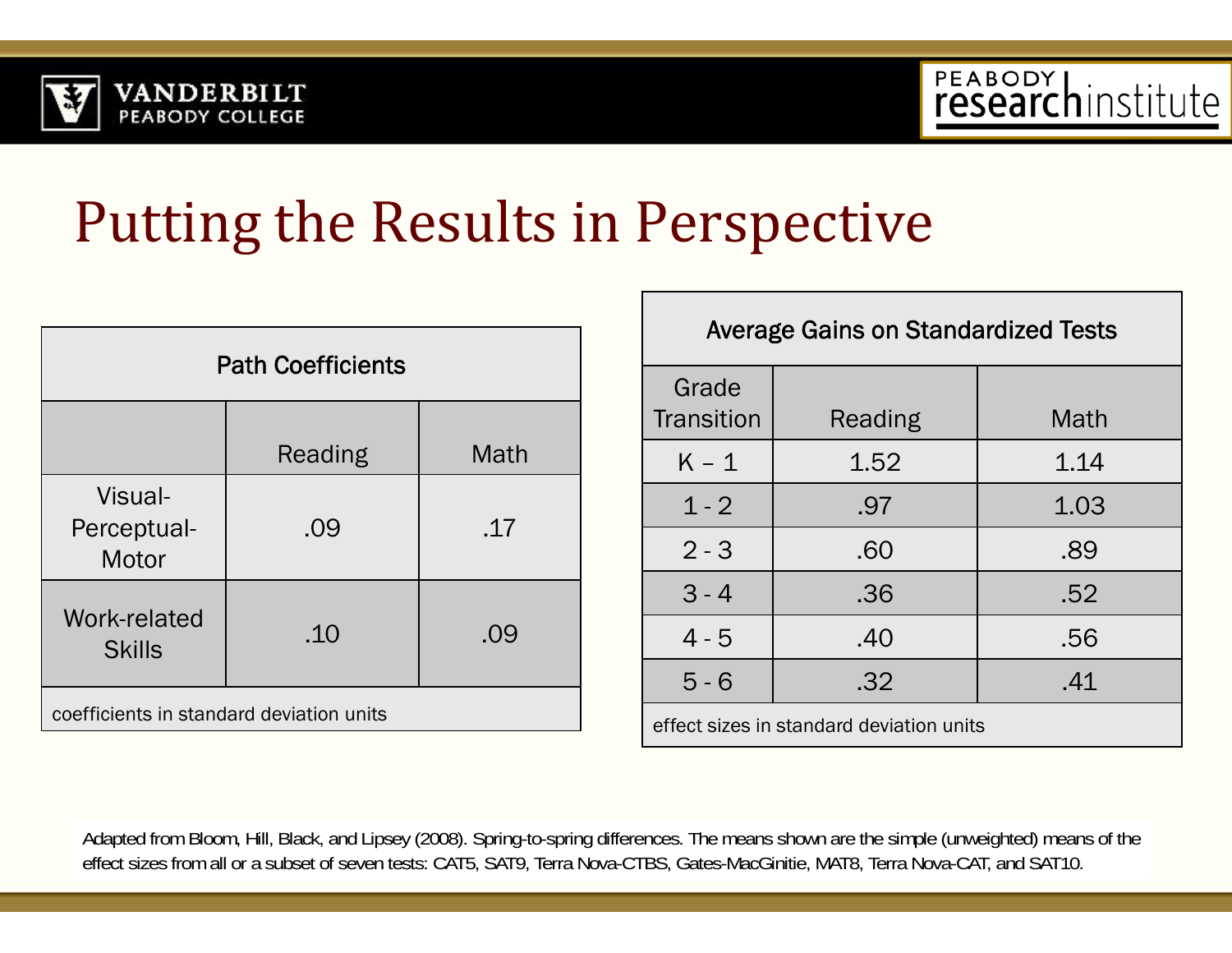

## **Concluding Thoughts**

- •Early academic skills, visual-perceptual/visual-motor skills, and work-related skills all appear to be important predictors of children's longer term achievement outcomes.
	- Early academic skills (especially math) are clear targets for preschool and kindergarten classrooms.
	- There may be distinct cognitive skills that are important (like visual-perceptual/motor skills), but perhaps the manifestation of those skills in the classroom (in the form of work-related skills) is also important.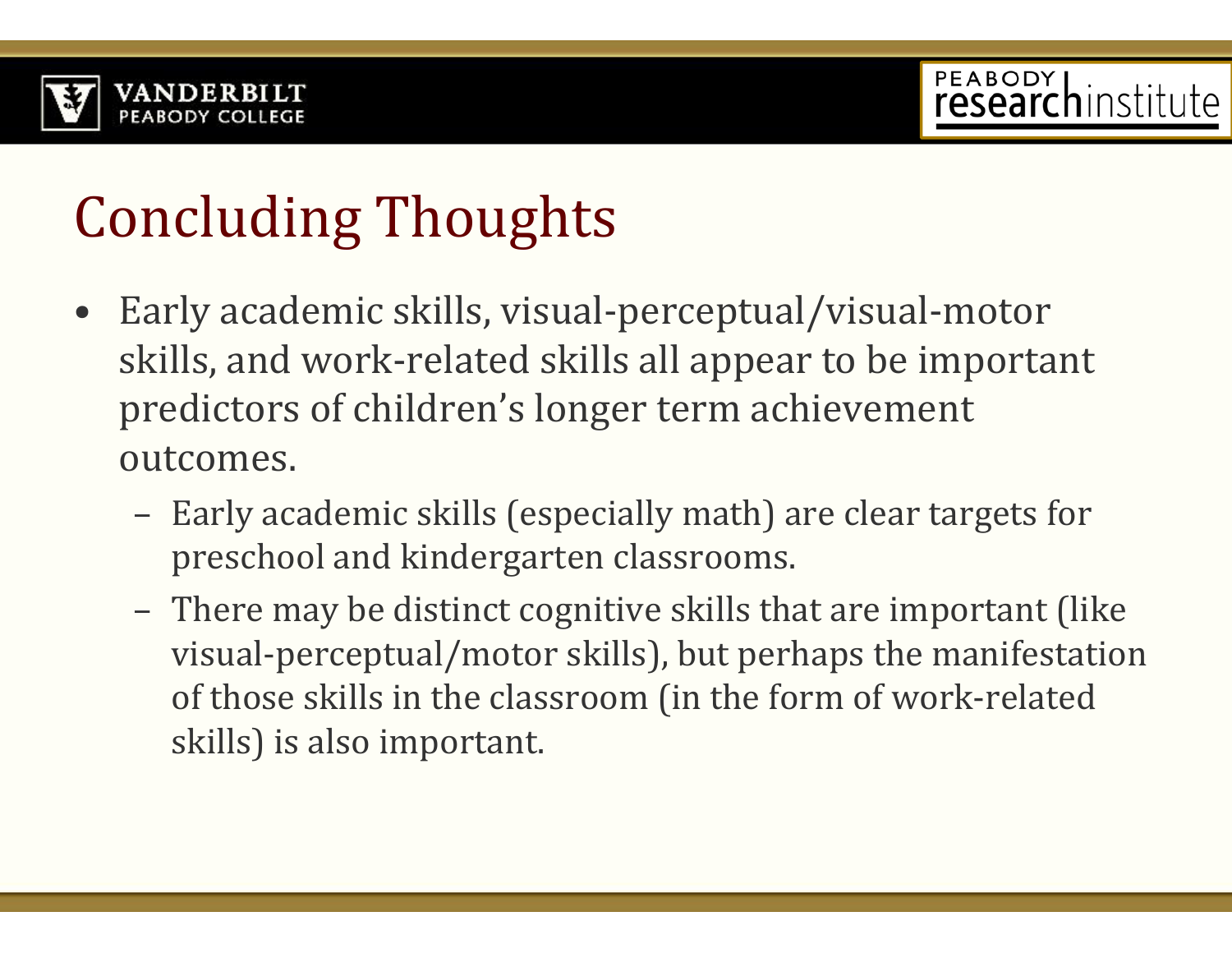

### **Future Directions**

- •The inter-correlations among the predictors makes it difficult to isolate individual skills.
	- Our next steps will focus on subdividing the broad predictor categories into circumscribed subcategories, examining the relationships within those subcategories, and their predictive relationships with achievement.
- •Measures of and labels for constructs need additional work.
	- We can break down some of the broader categories into their component skills, separate the types and forms of the measures themselves, and conduct factor analysis to see how component skills relate to each other and to the outcomes (imagine a multitrait/multi-method analysis with criterion variables).
- •More work to be done with different age and interval spans and with constructs not examined here.